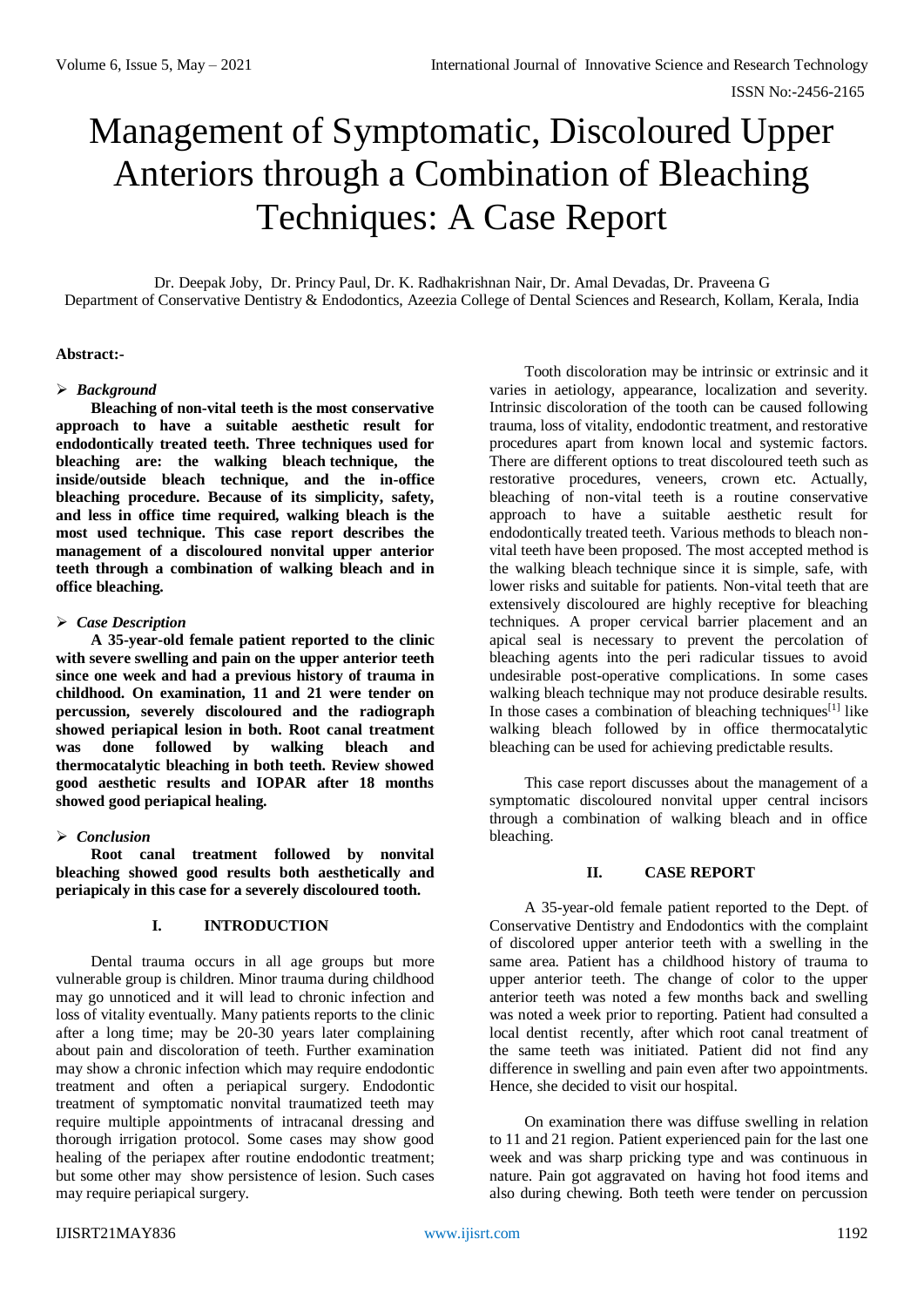and mobility was within normal limits. Discoloration was present in both teeth where 11 had a darker shade compared to normal and 21 was discolored completely with a bluishpink hue (fig.1&2). Diagnosis was acute exacerbation of chronic periapical lesion(Phoenix abcess) with severe discoloration. As an initial treatment temporary restoration present in the teeth were removed and pus discharge was noted. Through the canal drainage was attained following which gentle irrigation was done using Sodium Hypochlorite and normal saline and closed dressing was given. Upon recall after one week, she was symptom free and biomechanical preparation was done and Calcium Hydroxide dressing was given which was repeated for one more appointment after a week. The canals were dry after two weeks and obturation was done.

She was recalled two weeks after obturation for bleaching. The coronal Gutta Percha was removed up to 2mm below the cervical margin and GIC barrier was placed in sky slope appearance (fig.3). Sodium perborate mixed with distilled water was placed in the pulp chamber and restored temporarily with intermediate restorative material (IRM) for two weeks (Walking bleach technique). Patient was recalled after two weeks and change in shade was noted. Walking bleach technique was repeated and patient was reviewed two weeks later. Considerable change in shade was noted at cervical and middle thirds but not in the incisal thirds(fig.4) in both the teeth. In office Power bleaching was done on the incisal third using  $30\%$  H<sub>2</sub>O<sub>2</sub> ('DASH- In office teeth whitening system'-Philips, USA). Patient was reviewed two weeks later and shade of bleached teeth were matching with adjacent teeth(fig.5). Post endodontic restoration was done using composite in both teeth. Patient was reviewed at 3 months and 18 months(fig.6&7) showed good periapical healing and color stability.



Fig. 1: Preoperative Picture



Fig. 2: Preoperative radiograph



Fig.3: GIC barrier placed in skyslope appearance



Fig.4: After walking bleach



Fig.5: Immediate Post operative picture



Fig.6: 18 months review



Fig.7:18 months review radiograph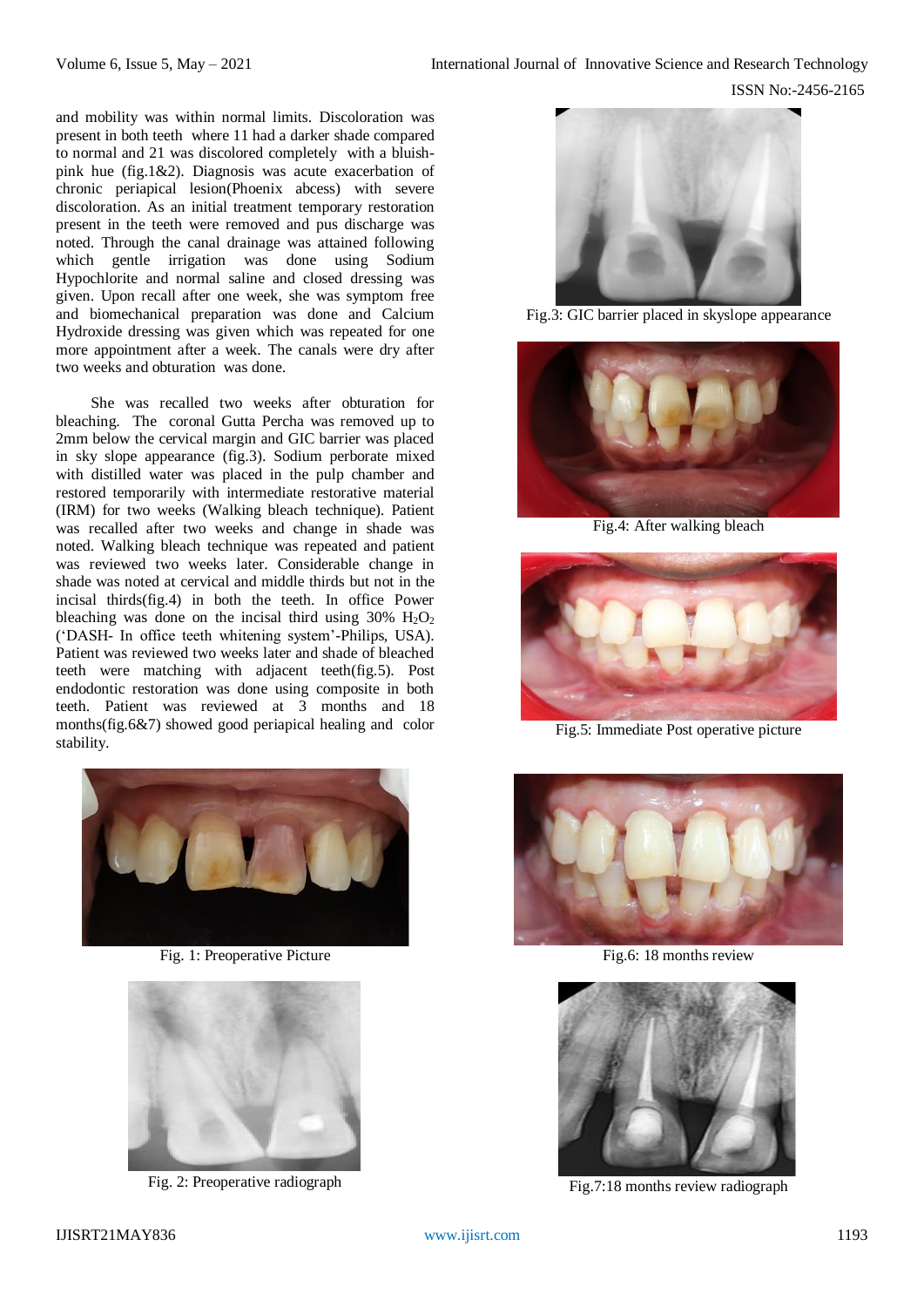ISSN No:-2456-2165

## **III. DISCUSSION**

Trauma to dental structures may result in fracture of tooth segment. If fracture doesn't occur, force may get dissipated to the pulp and periodontal structures which may cause necrosis of pulpal tissue and periodontal infection in future.[2,3] Treatment of dental traumatic injuries without delay is very important in its management. If delayed it may lead to conditions like chronic periapical abscess which may require surgical intervention thus causing patient additional trauma. Proper use of intracanal medicaments will help in reducing infection and thereby achieving sterile environment inside the canal. In this case after 3 weeks of intracanal calcium hydroxide medicament placement, canal was dry suggesting reduction of infection. Because of this reason we planned to go ahead with non-surgical approach of endodontic treatment .

Discoloration of the tooth results from trauma, loss of vitality, endodontic treatment, and restorative procedures. The remnants of the blood stain consequent to trauma or incomplete removal of pulp during endodontic treatment lead to haemolysis.[4] The chromogenic blood degradation products, such as hemosiderin, hemin, hematin, and hematoidin, get deposited in the dentinal tubules.<sup>[5]</sup> The accumulated breakdown products lead to greyish-yellow to brown discoloration of the teeth. The discoloured anterior teeth can cause significant aesthetic concerns.

Over the years, a number of bleaching and restorative techniques have been proposed for managing discoloured nonvital incisors. Walking bleach technique is based on the use of chemicals that release active oxygen such as hydrogen peroxide  $(H_2O_2)$  or sodium perborate (SP). A combination of SP and water or  $H_2O_2$  has been used in the "walking bleach" technique. Walking bleach method was first explained by Spasser which utilizes sodium perborate mixed with distilled water. Sodium perborate when mixed with water releases  $H_2O_2$ . This method was later modified by Nutting and Poe replacing  $H_2O$  with 30%  $H_2O_2$  to improve the effect, but it increased the risk of external cervical root resorption, and hence, is to be used with caution. The pigmentation that causes intrinsic discoloration from necrotic pulp consists of long chain of organic molecule. Bleaching using  $H_2O_2$  oxidizes these long-chain molecules and transform them into carbon while releasing H<sub>2</sub>O and oxygen.<sup>[5]</sup>

Sodium perborate has been widely used to bleach nonvital teeth with predictable results. It is an oxidizing agent containing 95% perborate and is available in three forms: monohydrate, trihydrate, and tetrahydrate. In the presence of water, perborate will break down to form sodium metaborate,  $H_2O_2$ , and oxygen.<sup>[6]</sup> Sodium perborate is also synergistically used with  $H_2O_2$  but when used with water, release of  $H_2O_2$  in a controlled manner with remarkable aesthetic outcome with little or no side effects was noted. The Sodium perborate releases active oxygen radicals inside the pulp chamber and diffuses to the dentinal tubules. It oxidizes and bleaches the iron sulphide and other pigments present in the dentinal tubules and the free radicals

induces oxidative effects to lipids, proteins, and nucleic acids.

In this case after walking bleach procedure, shade change was noted only in cervical and middle third areas. This may be because the bleaching agent was in contact with only the cervical and middle third areas. So power bleaching or thermo catalytic bleaching using  $30\%$  H<sub>2</sub>O<sub>2</sub> was done on the incisal third. Thermo catalytic techniques use the heat source as a catalyst agent in the decomposition of the whitening agents in oxidizer products. They provide energy to the solution, enabling an easier diffusion on the tooth's surface. Simultaneously, temperature doubles the speed of reaction, achieving thus free oxygen activation; therefore, the whitening procedure is completed in shorter time. When heat and  $H_2O_2$  were used in combination, resorption was induced in a few cases. The mechanism leading to resorption might be that the heat drives the highly caustic  $H_2O_2$  through tubules to chemically alter the cementum, rendering it a foreign substance.<sup>[7]</sup> To avoid this, we used LED light curing unit as heat source instead of a heated device or instrument.

The outcome of the bleaching depends mainly on the concentration of the bleaching agent, ability of the agent to reach the chromophore molecules, and duration and number of times the agent is in contact with chromophore molecules. Although  $H_2O_2$  exhibited excellent aesthetic outcome, the undesirable consequences such as cervical resorption and irreversible damage to the dentin and surrounding tissues led the clinicians to look for alternative methods. Cervical resorption is one of the complications that may occur after bleaching treatment of nonvital teeth. To prevent this, after completion of root canal treatment, GIC barrier was placed at the cervical area in skyslope appearance.<sup>[8]</sup> When the bleaching procedure was completed, the acidic environment in the access cavity should be neutralized by placing calcium hydroxide suspension for 7 days or by using ascorbic acid an antioxidant. [9] This duration is necessary to remove excess reactive oxygen in the chamber to provide adequate adhesion to the composite filling material.

## **IV. CONCLUSION**

Long standing trauma cases may cause severe damage to the pulp and periodontal tissues. Acute exacerbation of such cases are seen commonly where patients present with severe pain and swelling. Achieving good drainage, biomechanical preparation, following ideal irrigation protocols and a fluid tight seal during obturation helps in elimination of the bacterial load in the root canals. For management of discoloured non vital teeth, walking bleach technique is commonly used since it is economical and gives excellent results. In some cases walking bleach alone cannot resolve the discolouration. In those cases a combination of bleaching techniques can be tried which offers predictable results.